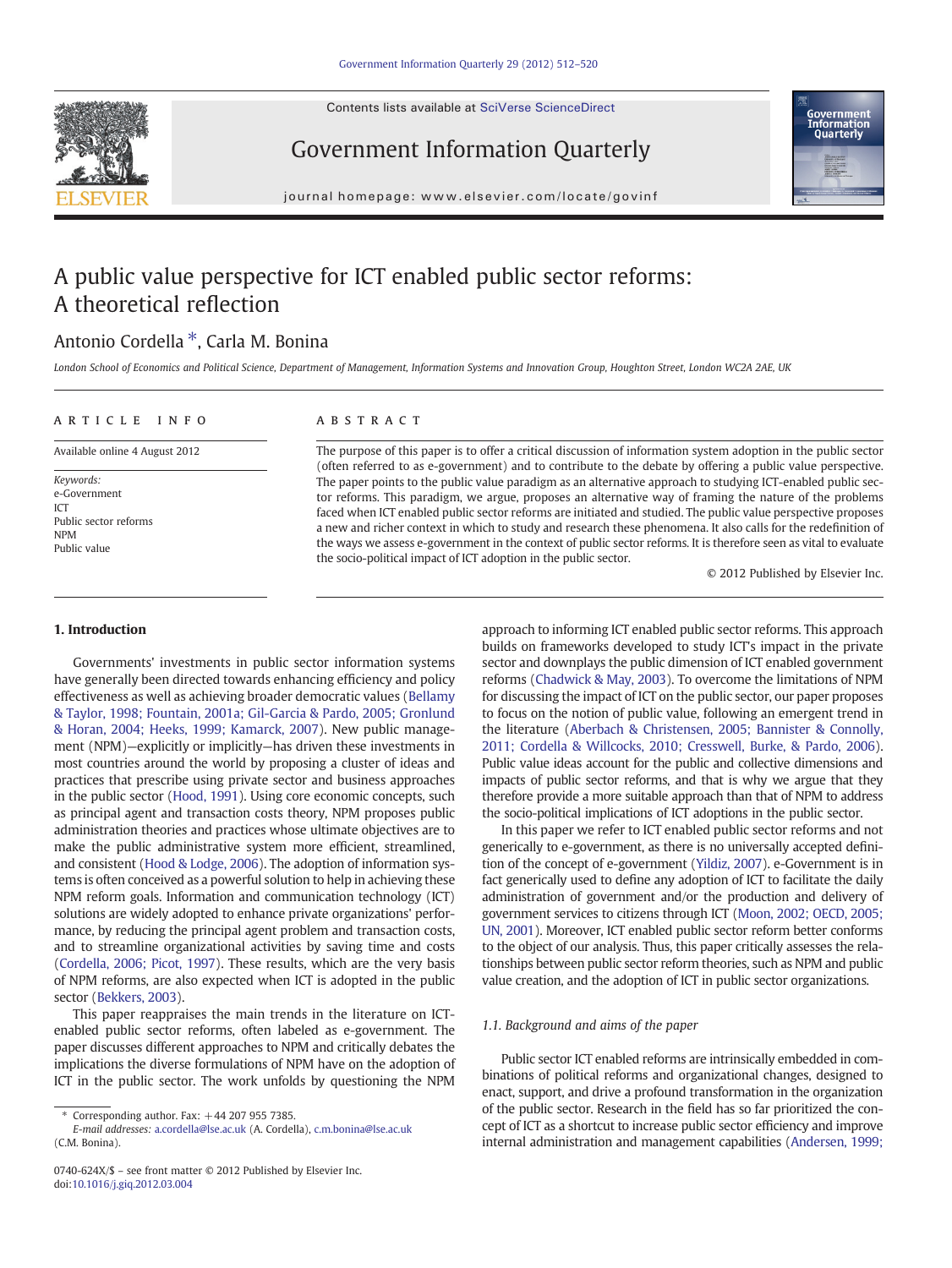[Andersen, Henriksen, et al., 2010; Chadwick & May, 2003; Dunleavy,](#page--1-0) [Margetts, Bastow, & Tinkler, 2006b\)](#page--1-0). Since the late 1990s, ICT adoptions in the public sector leverage by following private sector experiences. There is no doubt that for the public sector the success of private sector adoptions to streamline organizational procedures and support electronic mediated exchanges (e-commerce) has acted as a stimulus to radicate the engagement of ICTs within NPM reforms. This trend has become evident when the wide adoption of ICT in the public sector organization has followed technical and strategic solutions—imported from private sector experiences—to improve and rationalize administrative and managerial practices. This aligned well with the NPM prescriptions, which recommend these same objectives to modernize public sector administration. By focusing on these goals, research in public sector ICT enabled reforms has often marginalized to discuss the broader impacts ICT can have on public sector organizations and the services they deliver ([Barca & Cordella, 2006; Cordella, 2007;](#page--1-0) [Dawes, 2009; Fountain, 2001b\)](#page--1-0). The limited focus on the effects of ICT on public sector reform is summarized by [Danziger and Andersen](#page--1-0) [\(2002\)](#page--1-0) and [Andersen et al. \(2010\).](#page--1-0) On the basis of a substantial analysis of the leading publications in the information systems and public administration fields, they concluded that in the literature the most commonly identified impacts of IT on public administration are discussed in terms of efficiency and productivity of government performance. In line with these findings, ICT enabled public sector reforms have largely conceived the use of ICT as a further step in the re-organization of the public sector along the basic principles of efficiency gains and costs savings that have driven much private sector ICT adoption [\(Bekkers & Homburg, 2007; Bhen, 1998; Dunleavy, Margetts, Bastow, &](#page--1-0) [Tinkler, 2006b; Heeks, 1999; Homburg, 2004; Osborne & Gaebler,](#page--1-0) [1992](#page--1-0)). Thus a vast literature has been produced to discuss the effects of ICT adoption at the different government levels [\(Asgarkhani, 2005;](#page--1-0) [Contini & Cordella, 2007; Danziger & Andersen, 2002; Gupta & Jana,](#page--1-0) [2003; Melitski, 2003; Moon, 2002](#page--1-0)) and to benchmark countries against indices of ICT readiness ([UN, 2001, 2003\)](#page--1-0), as if a better score would lead to more effective transformation of government action.

Although valuable, the focus on efficiency, effectiveness, and economy in ICT enabled public sector reforms is limited, because it leads to research into the best practices and universal strategies for successfully implementing ICT, while downplaying the role of contextual dependent factors in shaping successful ICT projects and their implementation. Rather than concentrating on best practices and universal strategies for ICT reform programs, we argue that ICT developments in the public sector should therefore better acknowledge the complexity that is associated with their implementation and do a better job to address the social and political outcomes of their adoption [\(Aberbach & Christensen,](#page--1-0) [2005; Bozeman & Bretschneider, 1986; Cordella, 2007; Frederickson,](#page--1-0) [2000; Moore, 1995](#page--1-0)).

This paper deals with these issues head on. We begin the review by presenting the fundamental concepts of NPM and of "joined-up" government, which is discussed as a further step in public sector reforms driven by efficiency and productivity goals. We proceed to show how public sector ICT design and adoption has been informed by these public sector reform prescriptions. To do so, we review the dominant literature which discusses ICT enabled public sector reforms informed by the NPM and joined-up government. This literature shows a bias towards core managerial and economic aspects. This bias is the main reason why we find these approaches to be at least limited for the study of the public dimension of ICT enabled public sector reforms. Our analysis also shows that in this literature there is a common tendency towards what [Orlikowski and Iacono \(2001\)](#page--1-0) have defined as the "tool view of technology," which considers the deployment of ICT in the public sector as a linear process of change which leads to more efficient and less costly organization management. This approach neglects to consider the political impacts associated with changes in public sector organizational practices [\(Cordella & Iannacci, 2010; Cordella & Willcocks, 2010\)](#page--1-0) and the importance of looking at ICT as a mediator in public administration

transformation [\(Persson & Goldkuhl, 2010](#page--1-0)). We prepare the ground to discuss what we conceive to be the neglected dimension in the study of public sector ICT reform: public value creation. Conclusions follow.

#### 2. Public sector reforms and the new public management fundamentals

NPM proposes a project of reforms to redefine managerial and governance practices in the public sector in line with objectives typical of market economics [\(Osborne & Gaebler, 1992\)](#page--1-0). Positions of scholars differ in identifying NPM as a new paradigm in public administration (see for instance [Barzelay, 2001; Gruening, 2001; Lynn, 1997](#page--1-0)), or as a specific governance strategy [\(Lane, 2000; Sørensen and Löfgren, 2007\)](#page--1-0). Yet, despite the open debate regarding NPM's main attributes, the advent of NPM as the main driver of the public sector reforms has resulted in several ambitious targets such as to make the governments more responsive, accountable, transparent, and results-driven, as well as decentralized, efficient, and customer-oriented [\(Batley & Larbi, 2004; Currie & Guah, 2007;](#page--1-0) [Gruening, 2001\)](#page--1-0). In addition, governments have to achieve these goals with a much slimmer structure, as the pressure to downsize the state has been another indisputable characteristic of NPM [\(Gruening, 2001](#page--1-0)). These new objectives embed ideas that contrast with the traditional administrative practices, which have historically been driven by assumptions of bureaucratic efficiency, and also of democracy: the delivery of public services according to principles of impersonality, equality, and fairness ([du Gay, 1994\)](#page--1-0). NPM offers a new logic to drive the organization and governance of the public sector, and is associated with a fundamental change in the factors used to assess the actions of the public administration, not least a shift from effectiveness to efficiency [\(Pollit & Bouchaert,](#page--1-0) [2004\)](#page--1-0).The most evident transformation proposed by NPM is to promote a public management culture which is results driven, where the efficiency of the management supersedes the need for effectiveness in the delivery of the public services [\(Self, 2000](#page--1-0)). It also suggests structural or organizational choices that promote devolution, disaggregation, and single-purpose organizations, decentralized through a wide variety of alternative service delivery mechanisms, including quasi-markets where public and private service providers compete for resources from policymakers.

In practice, the NPM agenda is pushed as the ideal process for creating a "slim State" with "slim Government" through "slim Management." The set of policies and guidelines provided by NPM are grounded upon a very clear idea of the nature of the problems faced by the public administration and the solutions needed [\(Cordella, 2007\)](#page--1-0). Bureaucratic boredom and the high level of unnecessary interdependences between public organizations profoundly affect the efficiency of their performance. As a response, alternative organizational solutions are proposed that are associated with new targets to be focused on. [Osborne and Gaebler \(1992\)](#page--1-0) describe this paradigm shift from bureaucratic government to an "entrepreneurial government" where, as proposed by the Clinton administration, it is necessary "to make a government that works better and costs less" in order to "run government like businesses." The "entrepreneurial government" is based on a profound shift in administrative practices, organizational solutions and objectives to be ideally achieved by promoting competition between service provider, measuring public agencies' performances focusing not on inputs but on outcomes, considering citizens as customers, and by preferring market to bureaucratic mechanisms [\(Osborne & Gaebler, 1992](#page--1-0)) [\(Table 1\)](#page--1-0).

Despite the great expectations of the NPM reforms, the results of the adoption of these policies are at least questionable ([Dunleavy et](#page--1-0) [al., 2006b](#page--1-0)). The process of organizational change needed to achieve the aimed for results has in fact been more profound and complicated than expected [\(Peters & Pierre, 1998](#page--1-0)). More generally, such change not only demands a reorganization of public offices but also a profound re-definition of the logic underpinning their actions. It demands the reconfiguration of public servants' conduct around one universally